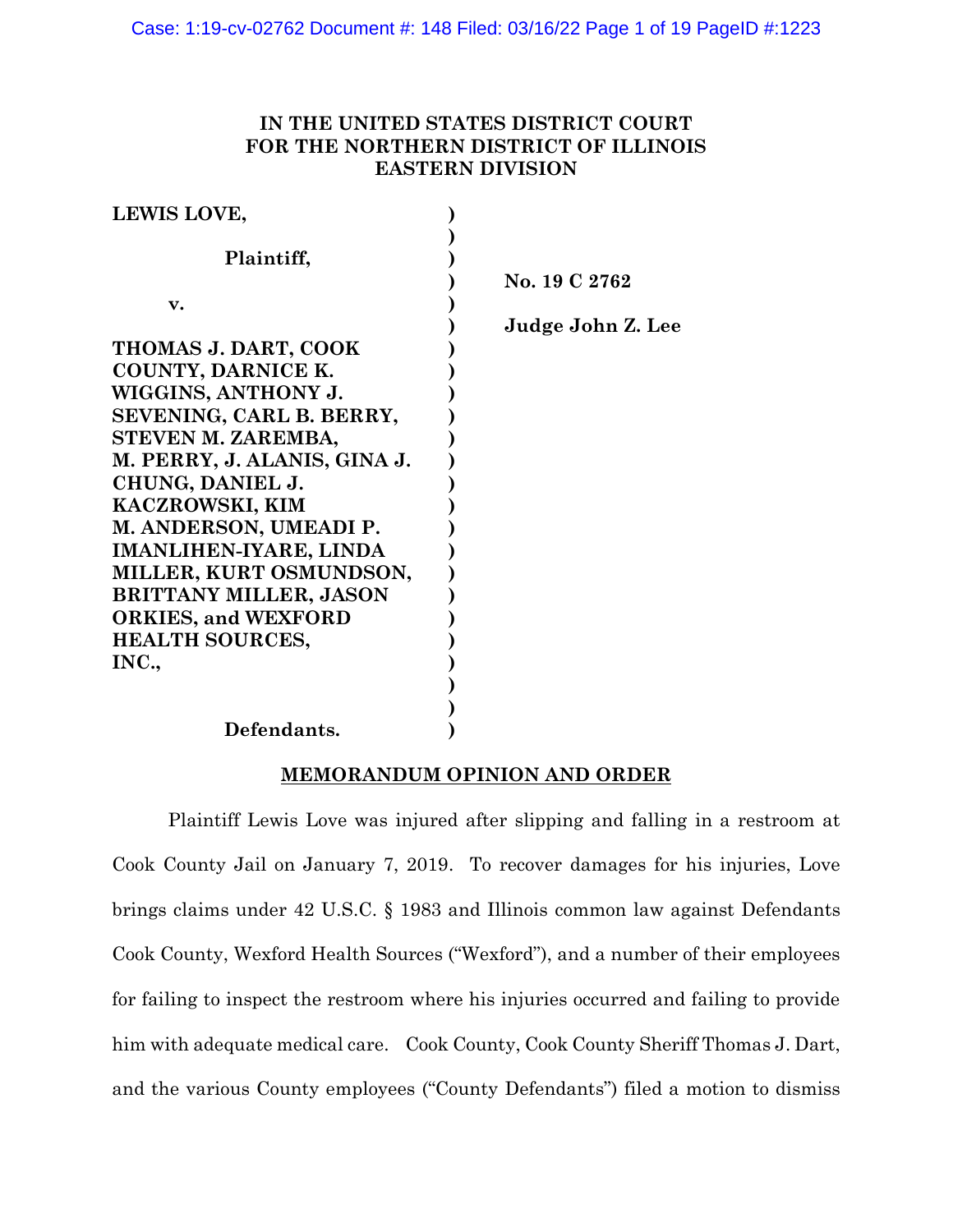the amended complaint, as did Wexford. County Defs.' Mot. Dismiss 6th Am. Compl. ("County Defs.' Mot."), ECF No. 122; Def. Wexford's Mot. Dismiss 6th Am. Compl. ("Wexford Mot."), ECF Nos. 127, 128. For the following reasons, Wexford's motion is granted, and the County Defendants' motion is granted in part and denied in part.

## **I. Background**<sup>1</sup>

On the morning of January 7, 2019, Love, who was in pretrial custody on Deck 3F of Division 8 at Cook County Jail, went to the restroom on his floor to rinse out a cup and fill it with water. 6th Am. Compl. ¶¶ 25, 39, ECF No. 121. While inside, Love slipped on the restroom floor "due to wet, greasy, and/or oily floor conditions." Id. <sup>1</sup> 40. According to Love, the slippery conditions were the result of detainees who regularly rinsed dirty dishes in the showers and disposed of food waste in the shower drains. *Id.*; *see id.* ¶¶ 30–31. Jail officials were required to assign detainees to clean the restroom floors on a regular basis, *id.* ¶ 32, but the policy was not enforced, and no one had cleaned the restroom in the days leading up to Love's fall. *Id.* ¶¶ 33–34.

When he fell, Love hit his head, back, elbows, and arms on the restroom floor and immediately experienced "loss of consciousness, confusion, forgetfulness, blurry vision, dizziness, a severely painful headache, and a large bump on his head." *Id.* ¶ 42; *see id.* ¶ 41. Love and another detainee informed the correctional officer on duty, Officer M. Perry, of his fall and resulting injuries and requested immediate medical treatment. *Id.* ¶ 43. Perry told Love to tell the on-duty nurse, Linda Miller, of his

<sup>&</sup>lt;sup>1</sup> The following well-pleaded factual allegations are accepted as true for purposes of the motions to dismiss. *Roberts v. City of Chi*., 817 F.3d 561, 564 (7th Cir. 2016).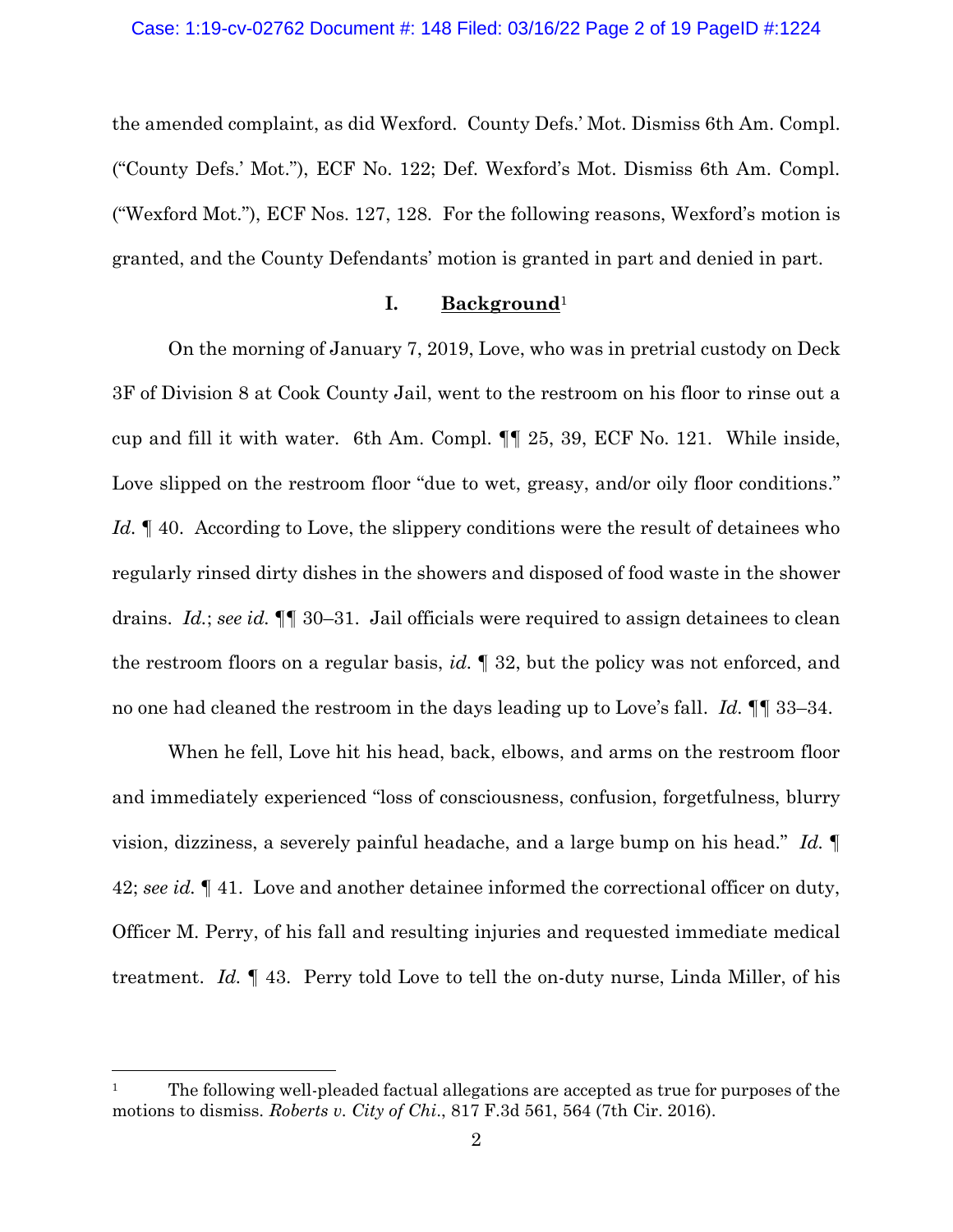#### Case: 1:19-cv-02762 Document #: 148 Filed: 03/16/22 Page 3 of 19 PageID #:1225

injuries when Miller distributed medication later that morning. *Id.* ¶ 44. Other than that, Perry took no further action. *Id.*

Later that morning, Love informed Nurse Miller of his injuries and symptoms. *Id.* 145. Miller did not examine Love; instead, she simply replied "you're okay" and told him to lay down and submit a request for medical treatment, which Love did later that day. *Id.* ¶¶ 45–46. Love also informed the head nurse, Kim Anderson, of his injuries later that day, but she also refused to examine him and told him it would take "a few weeks" for him to see a physician. *Id.* ¶ 47.

By the next day, Love's pain had worsened, and he made another request for medical treatment to Perry and Sergeant Carl Berry, to no avail. *Id.* ¶¶ 48–49. Later that day, Love asked to see the on-duty nurse, Umeadi P. Imanlihen-Iyare. She prescribed Love some over-the-counter ("OTC") pain medication, but did not examine him. *Id.* ¶ 50.

Over the next two weeks, Love made numerous additional requests for medical treatment, all of which were denied. *Id.* ¶ 51. On January 23, a physician assistant, Gina Chung, examined Love, and continued his course of OTC pain medication. *Id.* ¶ 54. Three weeks later, on February 13, another physician assistant, Daniel Kaczrowski, examined Love and again continued him on OTC pain medication. *Id.* ¶ 55.

Love was transferred to the Illinois River Correctional Center ("IRCC") sometime later, where he continued to seek medical treatment from Wexford and its employees. There, Dr. Kurt Osmundson, nurse practitioner Brittany Miller, and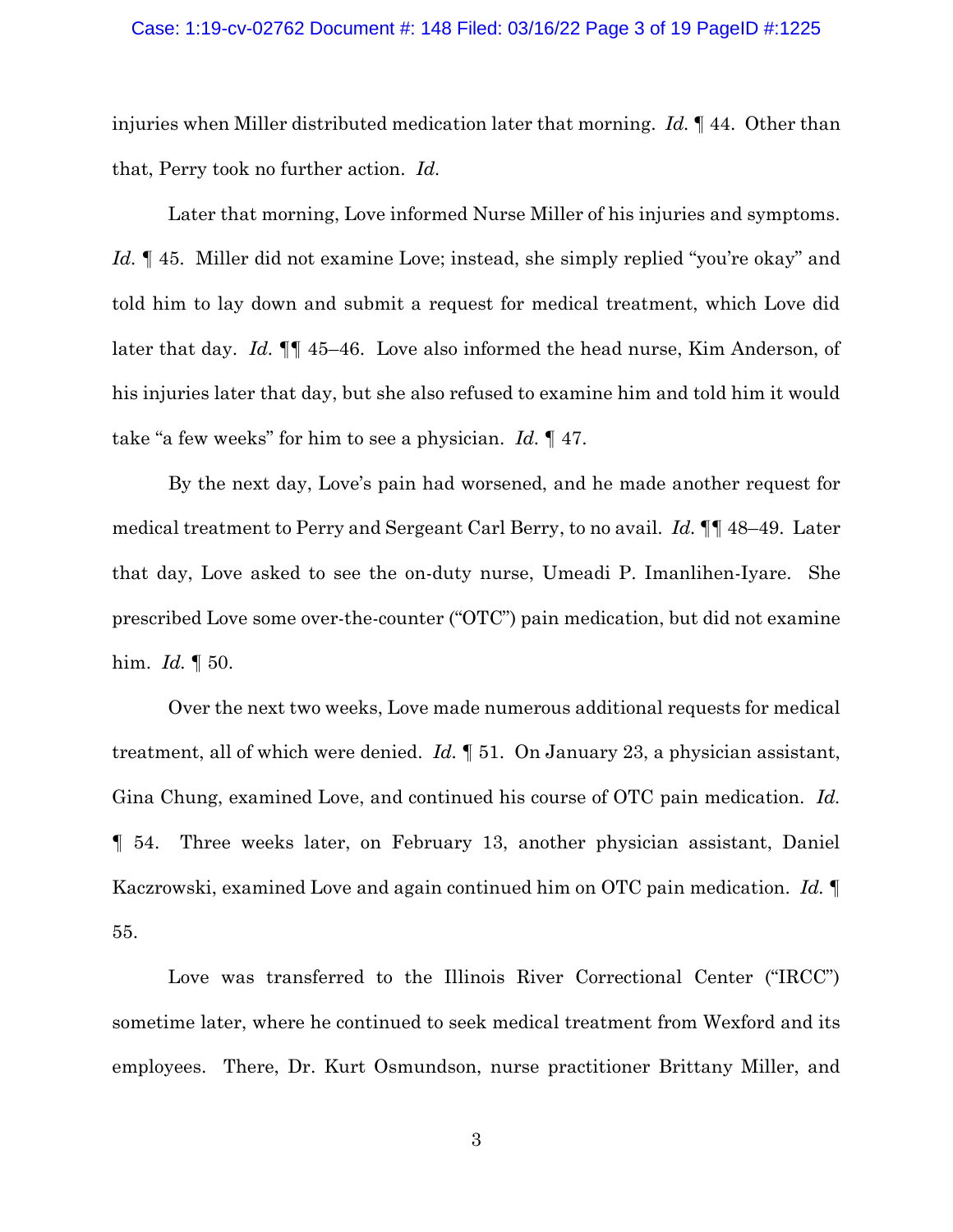## Case: 1:19-cv-02762 Document #: 148 Filed: 03/16/22 Page 4 of 19 PageID #:1226

nurse Jason Orkies continued the same course of OTC pain medication that the Cook County medical staff had prescribed. *Id.* ¶ 58. They did not order any additional tests. *Id.* ¶¶ 58–59. Sometime later, Love was released from IRCC and sought medical care for his injuries and symptoms. *Id.* ¶ 60. Only then did he receive nerve treatments, and he eventually underwent neck surgery. *Id.*

Love filed a *pro se* complaint on April 24, 2019. The Court later appointed counsel for Love, and he filed five amended complaints from July 2019 to July 2020. *See* Order, *Love v. Dart*, No. 19 C 2762 (N.D. Ill. Mar. 8, 2021) ("3/8/21 Order"), ECF No. 120. The County Defendants, Wexford, and individual Wexford Defendants filed motions to dismiss Love's fifth amended complaint. *See* County and Cermak Defs.' Mot. Dismiss, ECF No. 80; Individual Wexford Defs.' Mot. Dismiss, ECF No. 99; Def. Wexford's Mot. Dismiss, ECF No. 100. The Court granted the motions as to all claims, except the § 1983 claim against Linda Miller in her personal capacity. *See* 3/8/21 Order at 25. In that order, the Court provided Love a final chance to amend his complaint, *see id.*, and Love filed his sixth amended complaint on April 6, 2021. *See generally* 6th Am. Compl. The County Defendants<sup>2</sup> and Wexford now seek to dismiss the claims asserted against them in the sixth amended complaint. <sup>3</sup> *See generally* County Defs.' Mot.; Wexford Mot.

<sup>2</sup> The County Defendants comprise Cook County; Dart; Perry; Berry; Chung; Kaczrowski; Anderson; Imanlilaen-Iyare; Linda Miller; Lieutenant Darnice Wiggins; Lieutenant Anthony Sevening; Sergeant Steven Zaremba; and Officer J. Alanis.

<sup>&</sup>lt;sup>3</sup> The individual Wexford Defendants—Dr. Osmundson, Brittany Miller, and Orkies did not file motions to dismiss the sixth amended complaint.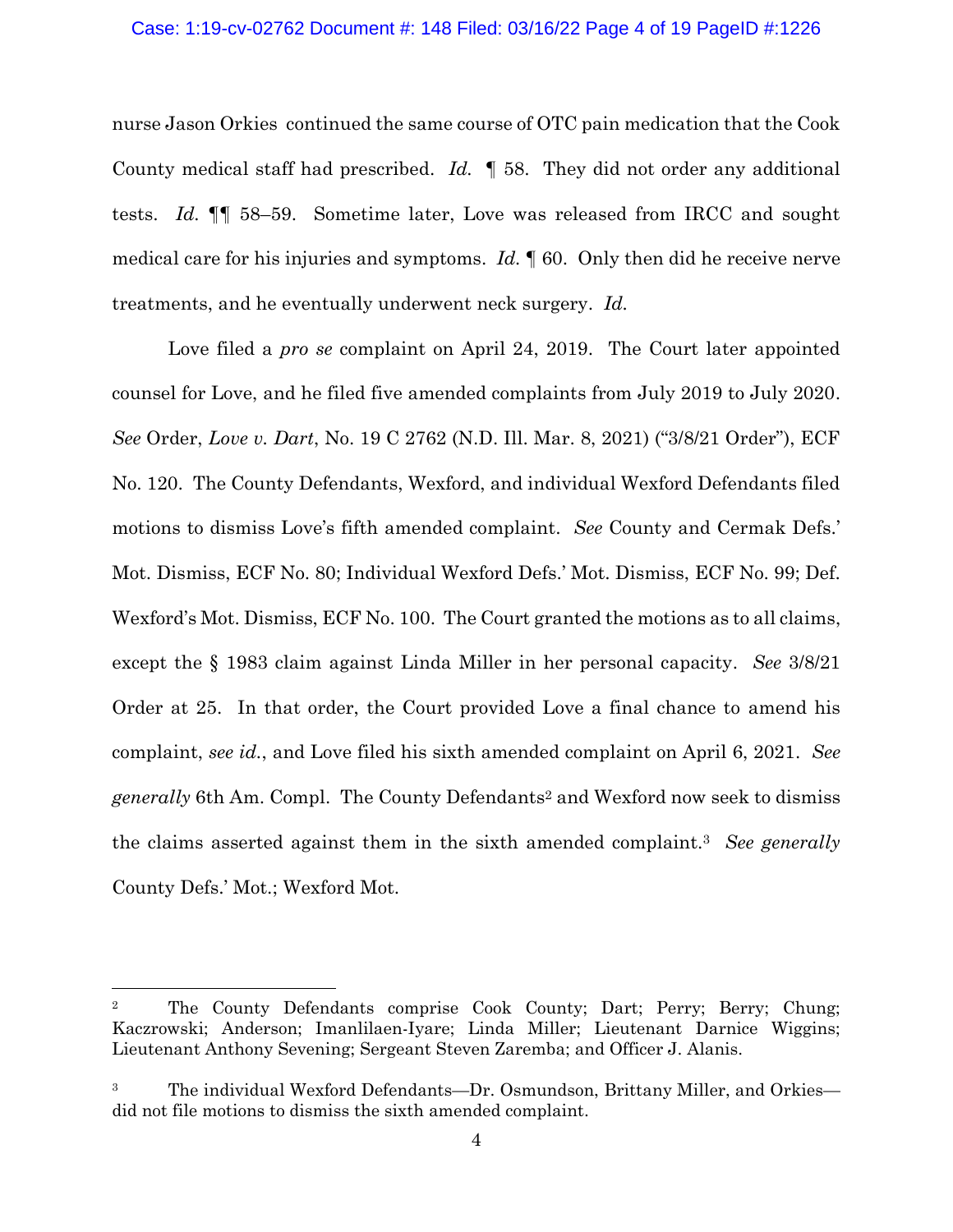## **II. Legal Standard**

To survive a motion to dismiss under Rule 12(b)(6), a complaint must "state a claim to relief that is plausible on its face." *Bell Atl. Corp. v. Twombly*, 550 U.S. 544, 570 (2007). "A claim has facial plausibility when the plaintiff pleads factual content that allows the court to draw the reasonable inference that the defendant is liable for the misconduct alleged." *Ashcroft v. Iqbal*, 556 U.S. 662, 678 (2009). This standard "is not akin to a probability requirement, but it asks for more than a sheer possibility that a defendant has acted unlawfully." *Id.* (cleaned up).

When considering a motion to dismiss, courts accept "all well-pleaded factual allegations as true and view them in the light most favorable to the plaintiff." *Lavalais v. Vill. of Melrose Park*, 734 F.3d 629, 632 (7th Cir. 2013). At the same time, courts are "not bound to accept as true a legal conclusion couched as a factual allegation." *Papasan v. Allain*, 478 U.S. 265, 286 (1986). Accordingly, "[t]hreadbare recitals of the elements of a cause of action, supported by mere conclusory statements, do not suffice" to state a claim. *Iqbal*, 556 U.S. at 678.

## **III. Analysis**

## **A. Section 1983 Conditions of Confinement Claim (County Defendants)**

Because Love's alleged injuries occurred while he was under pretrial detention, his conditions of confinement claim is governed by the Fourteenth Amendment.<sup>4</sup> *See* 

<sup>&</sup>lt;sup>4</sup> Love again pleads his conditions of confinement claim under the Eighth Amendment's deliberate indifference standard rather than the Fourteenth Amendment's objective reasonableness test. But as the Court noted in its previous order, the Fourteenth Amendment's objective test for pretrial conditions of confinement claims and the objective prong of the Eighth Amendment's deliberate indifference standard are substantially equivalent analyses; thus, this defect in pleading does not materially affect the Court's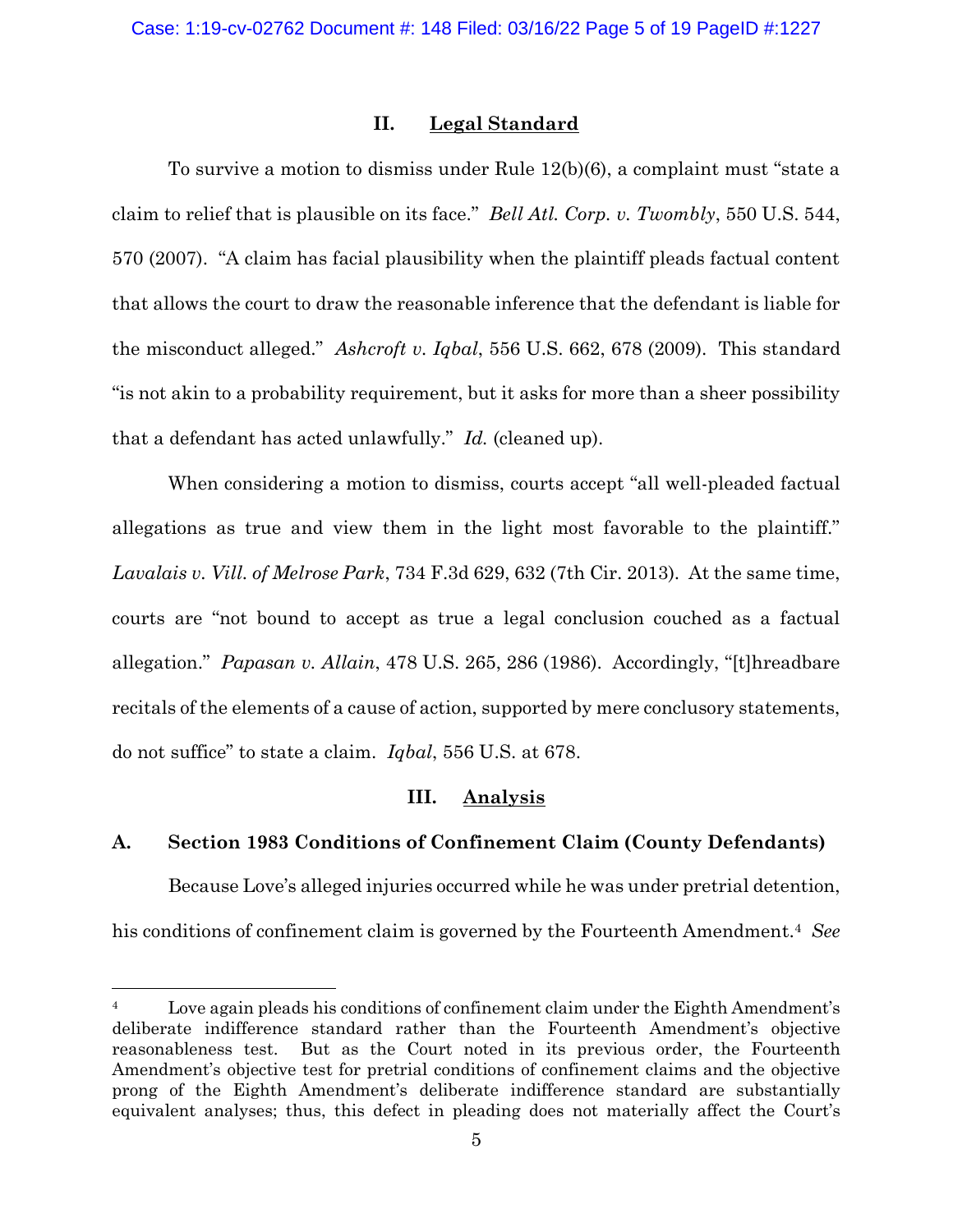3/8/21 Order at 7–8 (first citing *Kingsley v. Hendrickson*, 576 U.S. 389, 397 (2015), and then citing *Hardeman v. Curran*, 933 F.3d 816, 824 (7th Cir. 2019)). Under the Fourteenth Amendment, Love must allege facts showing that the challenged condition of pretrial confinement was "objectively unreasonable." *Hardeman*, 933 F.3d at 824. This requires him to make an objective showing that the condition in question is "sufficiently serious" to offend the Constitution. *Giles v. Godinez*, 914 F.3d 1040, 1051 (7th Cir.), *cert. denied*, 140 S. Ct. 50 (2019). Love's amended conditions of confinement claims do not meet the federal pleading standards.

Love's claim against the County Defendants rests on his contentions that the conditions of the restroom floor deprived Love of the "minimal civilized measure of life's necessities." 6th Am. Compl. ¶ 64. But the Seventh Circuit has held that "slippery surfaces and shower floors in prisons, without more, cannot constitute a hazardous condition of confinement." *Pyles v. Fahim*, 771 F.3d 403, 410 (7th Cir. 2014); *see also id.* n.25 (collecting out-of-circuit cases); *Wilson v. Tuolumne Cnty.*, No. 1:19-cv-1132-BAM (PC), 2021 WL 1105359, at \*5 (E.D. Cal. Mar. 23, 2021) (same). And Love's contentions that the County Defendants deliberately ignored the dirty restroom floor and that the jail had a "policy" of not regularly cleaning the bathroom floor are not sufficient to assert the "special and unique circumstances" necessary to justify an exception to this "general rule." *Reynolds v. Powell*, 370 F.3d 1028, 1031 (10th Cir. 2004); *see also, e.g.*, *Johnson v. Dart*, No. 15 C 1327, 2016 WL 1392324, at

inquiry, and the Court will consult Eighth Amendment case law to inform its consideration of Love's Fourteenth Amendment claim. *See* 3/8/21 Order at 8 n.3; *Henderson v. Sheahan*, 196 F.3d 839, 844 n.2 (7th Cir. 1999) ("Whether Henderson's present injury claim is analyzed under the Eighth or Fourteenth Amendment ultimately makes no practical difference.").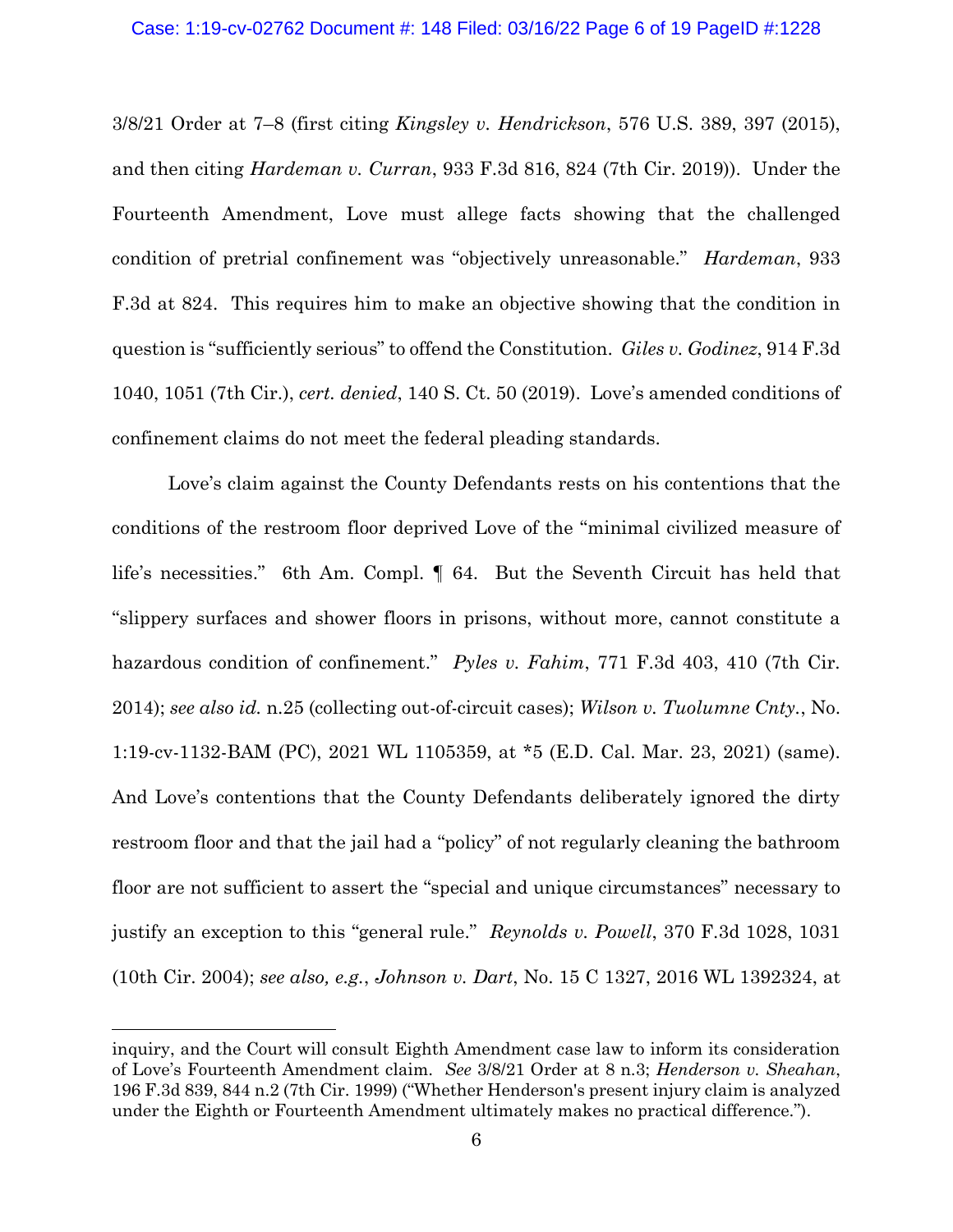\*2 (N.D. Ill. Apr. 8, 2016) (a combination of slippery floors, poor lighting, and a lack of warning signs was sufficient to satisfy the objective prong of the Eighth Amendment conditions of confinement analysis).

In an effort to distinguish *Pyles*, Love argues that the presence of food waste on the restroom floor created a greater risk to his health and safety than did the wet floors in *Pyles*. *See Pyles*, 773 F.3d at 405. In support, he cites *Anderson v. Morrison*, 835 F.3d 681 (7th Cir. 2016), where the Seventh Circuit held that an inmate who was ordered to walk handcuffed down a flight of stairs that was "slippery with milk [and] clogged with several days' of accumulated food and rubbish," *id.* at 683, had "supplied the 'more'" necessary to overcome the presumption in *Pyles* that dirty floors do not create objectively unreasonable conditions. *Id.* at 682.

But *Anderson* is distinguishable based on three factors not present here: first, the stairs in *Anderson* were so obstructed with food that they resembled an "obstacle course"; second, the guards had handcuffed plaintiff behind his back so that he could not steady himself to avoid falling; and third, the guards provided plaintiff no assistance in navigating the obstructed stairwell. *Id.* at 683. By contrast, Love fell on a flat surface, was unrestrained when he fell, and he did not seek help upon entering the restroom. *Cf. id.* at 683 (distinguishing *Pyles* on grounds that "plummeting down a flight of 13 steps presents a far greater risk of physical injury than does slipping on a shower floor."). Thus, the general rule articulated in *Pyles*  applies, and Count I is dismissed with prejudice. 5

<sup>&</sup>lt;sup>5</sup> Because Love has not shown the existence of an objectively unreasonable condition of pretrial detention, the Court need not consider Love's *Monell* claim against Cook County and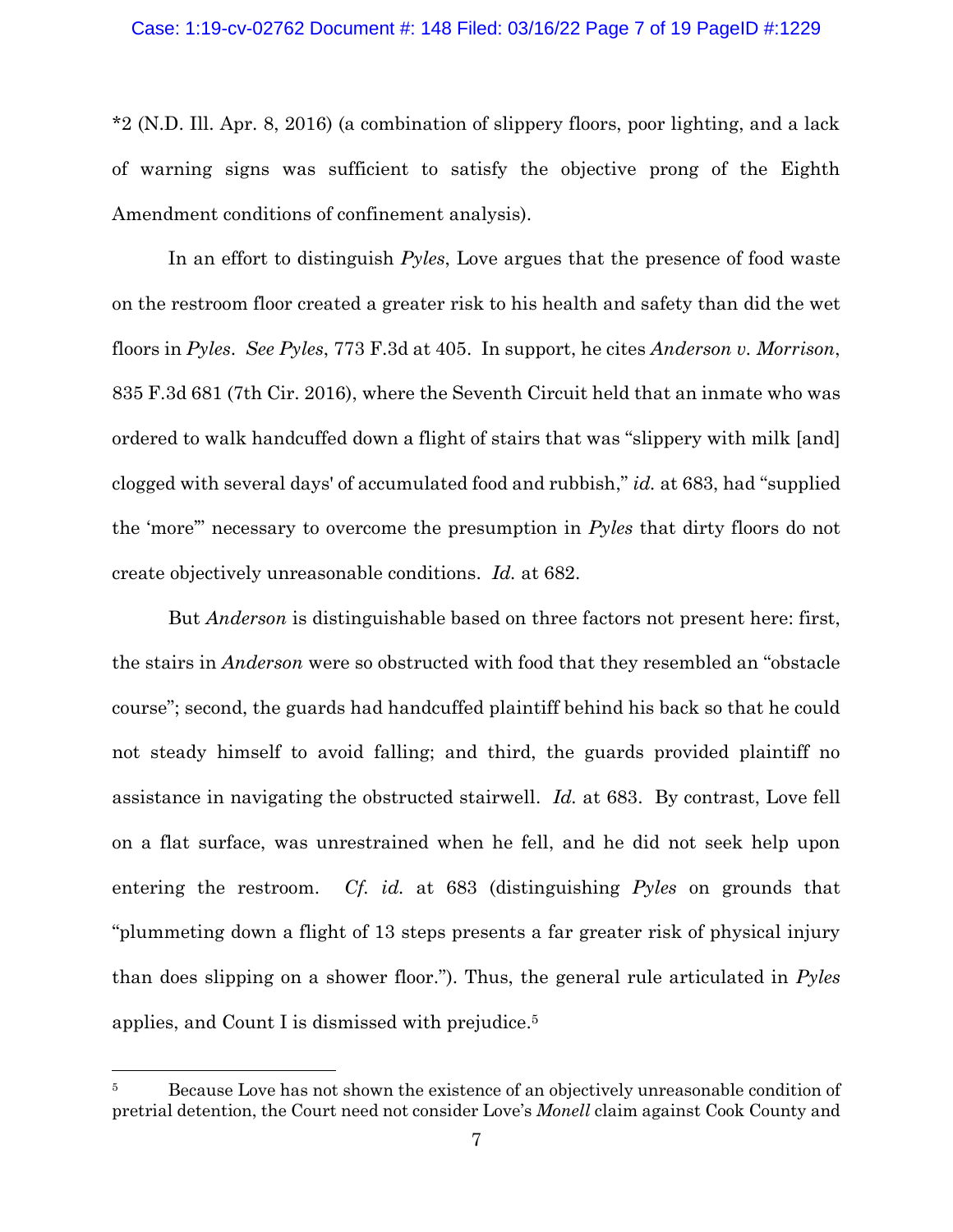# **B. Section 1983 Failure to Provide Medical Attention Claim (County Defendants and Wexford)**

# **1. Individual County Defendants**

Because Love was under pretrial detention, his § 1983 claim also arises under the Fourteenth Amendment, *see Miranda v. Cnty. of Lake*, 900 F.3d 335, 352 (7th Cir. 2018), and "proceeds in two steps." *McCann v. Ogle Cnty.*, 909 F.3d 881, 886 (7th Cir. 2018) (alteration in original) (quoting *Miranda*, 900 F.3d at 353). First, the Court must ask whether the medical defendants acted purposefully, knowingly, or recklessly when they considered the consequences of their handling of the plaintiff's injury; second, the Court asks whether the challenged conduct was objectively reasonable. *Id.* Furthermore, the Court must keep in mind that "[t] here is not one "proper" way to practice medicine in a prison, but rather a range of acceptable courses based on prevailing standards in the field." *Jackson v. Kotter*, 541 F.3d 688, 697 (7th Cir. 2008). Consequently, a claim that a pretrial detainee received constitutionally inadequate medical care requires more than a showing of "negligence, medical malpractice, or disagreement with a prescribed course of treatment." *McDonald v. Hardy*, 821 F.3d 882, 888 (7th Cir. 2016).

## **i. Officer Perry**

Love's allegation that Officer Perry's failure to take any action following Love's slip-and-fall other than to tell Love to inform Linda Miller, the on-duty nurse, of his injuries does not come close to stating a claim for constitutionally inadequate medical

Sheriff Dart based on the jail's alleged "policy" or "custom" of not cleaning the restrooms. *Monell v. Dep't of Soc. Servs. of City of N.Y.*, 436 U.S. 658, 694 (1978).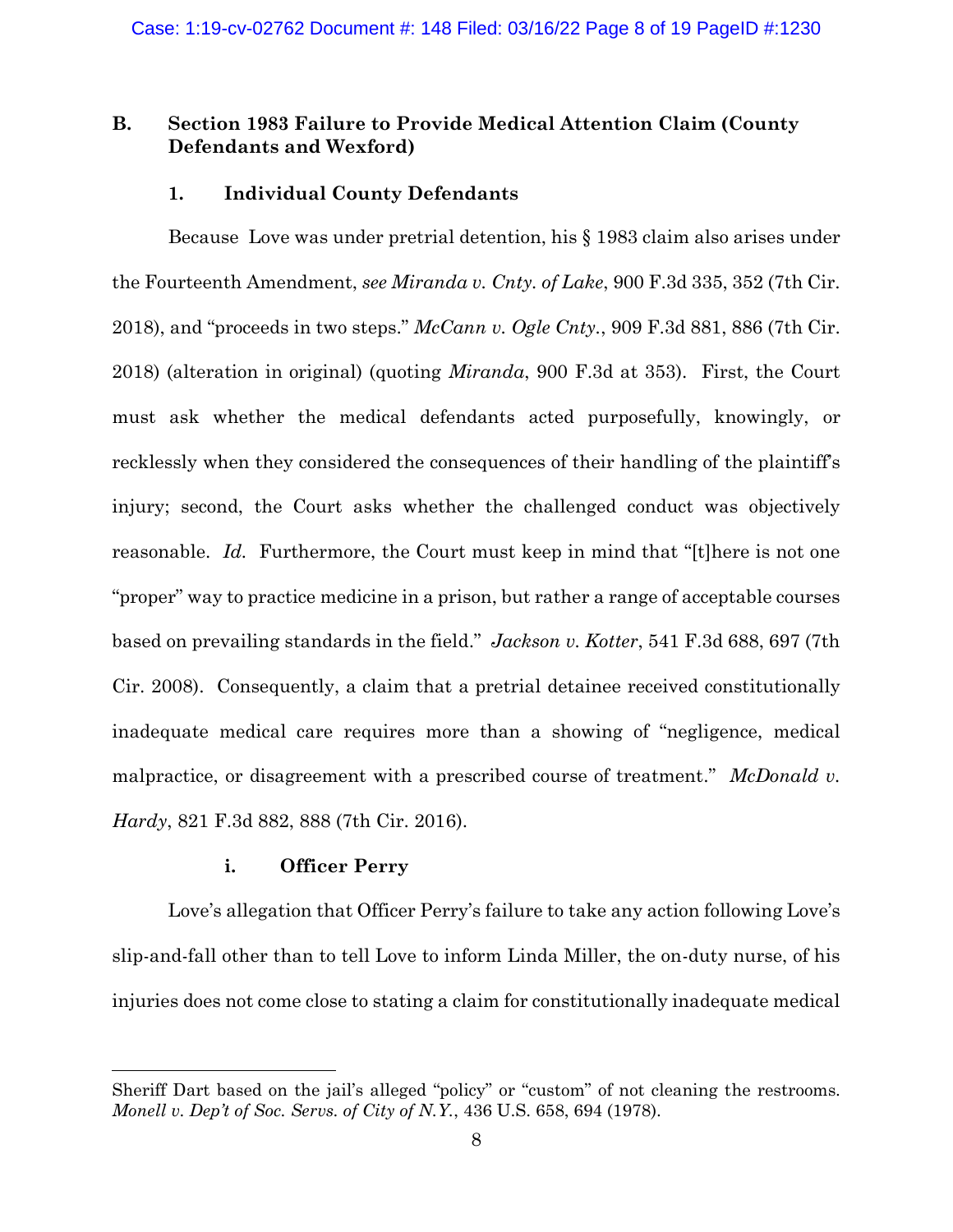#### Case: 1:19-cv-02762 Document #: 148 Filed: 03/16/22 Page 9 of 19 PageID #:1231

treatment. In fact, "if a prisoner is under the care of medical experts, a non-medical prison official will generally be justified in believing that the prisoner is in capable hands." *Arnett v. Webster*, 658 F.3d 742, 755 (7th Cir. 2011).

Attempting to circumvent this general rule, Love asserts that Perry's referral to the jail's medical staff was objectively unreasonable because Perry knew that Linda Miller would not be able to see Love until "hours later." Pl.'s Resp. County Defs.' Mot. Dismiss ("Pl.'s Resp.") ¶ 18, ECF No. 139. Delays in treatment can, of course, comprise constitutional violations, but typically a longer interval of time or greater degree of injury is required. *Compare, e.g.*, *Machicote v. Roethlisberger*, 969 F.3d 822, 827 (7th Cir. 2020) (plaintiff stated Eighth Amendment claim where, the night after major shoulder surgery, his nurse forced him to take pain medication off-schedule despite warning from doctors that this would result in "extreme pain"), *with*, *e.g.*, *Alvarado v. Battaglia*, 539 F. Supp. 2d 1022, 1027 (N.D. Ill. 2008) (no constitutional claim stated where officer refused medical attention for two-and-a-half hours after plaintiff fell, cut his lip, and injured his knee). Refusing to immediately call a doctor when an inmate complains of pain following a fall, so that the inmate must wait a few hours for treatment, does not suffice to state a claim under the Fourteenth Amendment for inadequate medical attention against a non-medical defendant. *See Arnett*, 658 F.3d at 755; *Alvarado*, 539 F. Supp. 2d at 1028 ("Failing to call a doctor when a prisoner suffers minor scrapes and bruises does not constitute deliberate indifference." (quoting *Zentmyer v. Kendall Cnty*., 220 F.3d 805, 810 (7th Cir.2000))). Nor does Perry's refusal of Love's request for medical treatment the following day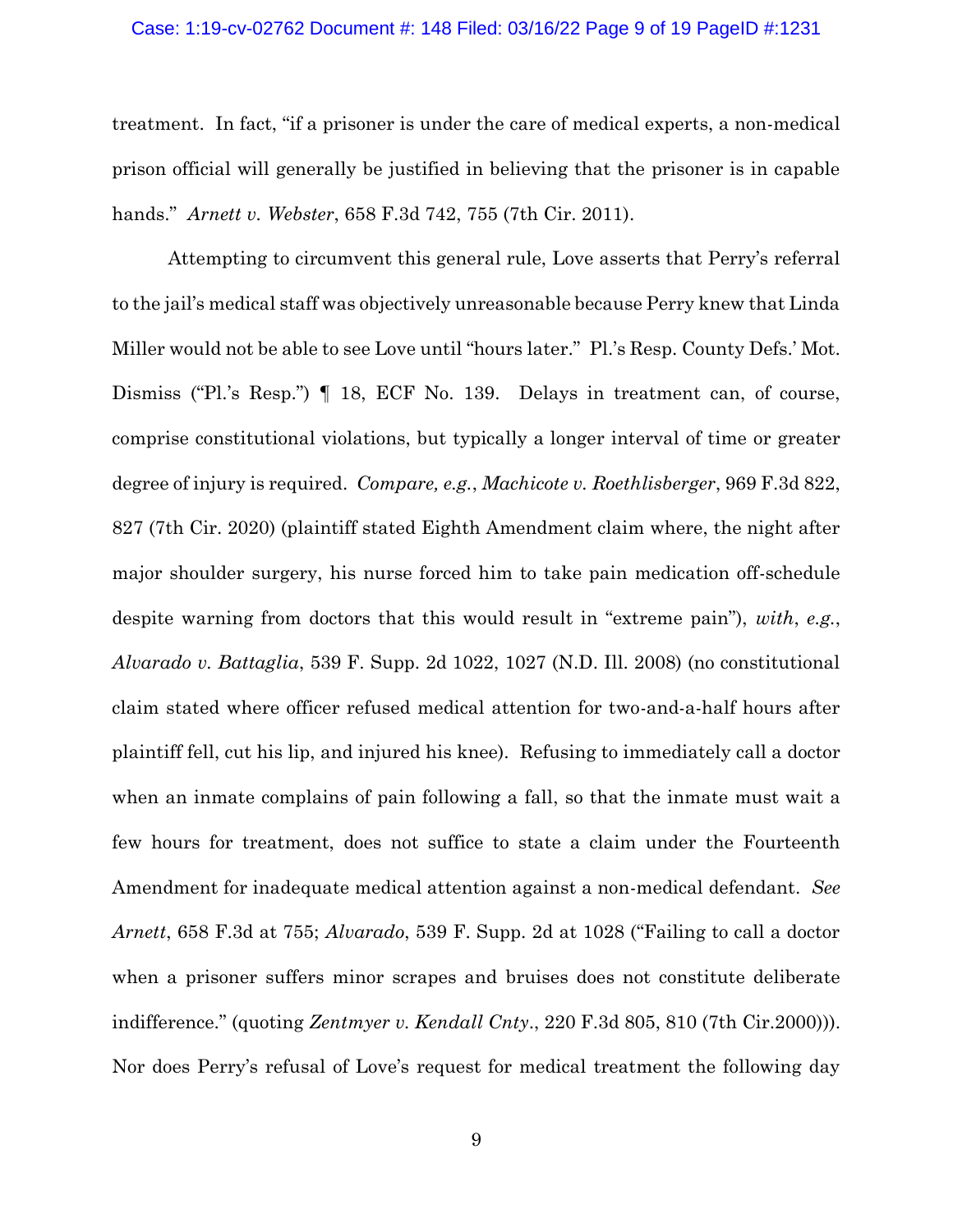#### Case: 1:19-cv-02762 Document #: 148 Filed: 03/16/22 Page 10 of 19 PageID #:1232

constitute objectively unreasonable conduct, given that it was reasonable for Perry to assume that Love had already seen Linda Miller and Anderson about his injuries. *See Arnett*, 658 F.3d at 756. Love's § 1983 failure to provide medical attention claim against Perry is therefore dismissed.

### **ii. Nurses Imanlihen-Iyare, Linda Miller, and Anderson**

Love next alleges that he received constitutionally inadequate treatment from three nurses at the jail. Love's allegation that Imanlihen-Iyare failed to administer a concussion test or refer him to a physician after he told her of his injuries does not state a claim. 6th Am. Compl. ¶¶ 100–101. Imanlihen-Iyare evaluated Love's injuries and made a judgment that he did not need to see a doctor right away. On these facts, her decision was not "so far afield of accepted professional standards as to raise the inference that it was not actually based on a medical judgment." *Dean v. Wexford Health Sources, Inc.*, 18 F.4th 214, 241 (7th Cir. 2021) (quoting *Norfleet v. Webster*, 439 F.3d 392, 396 (7th Cir. 2006)). Love's claim against Imanlihen-Iyare is dismissed.

As for Linda Miller, Love alleges that she abjectly failed even to examine him when he complained to them of his injuries. Love states that, when he approached Miller about his injuries a few hours after the accident, Linda Miller simply told him "you're okay" and told him to lay down, without "examining him in any manner." 6th Am. Compl. ¶ 45. This was despite the fact that Love had told her that he was experiencing concussion-like symptoms and was in significant pain. Taking these allegations as true, Love has pleaded sufficient facts that Linda Miller's failure to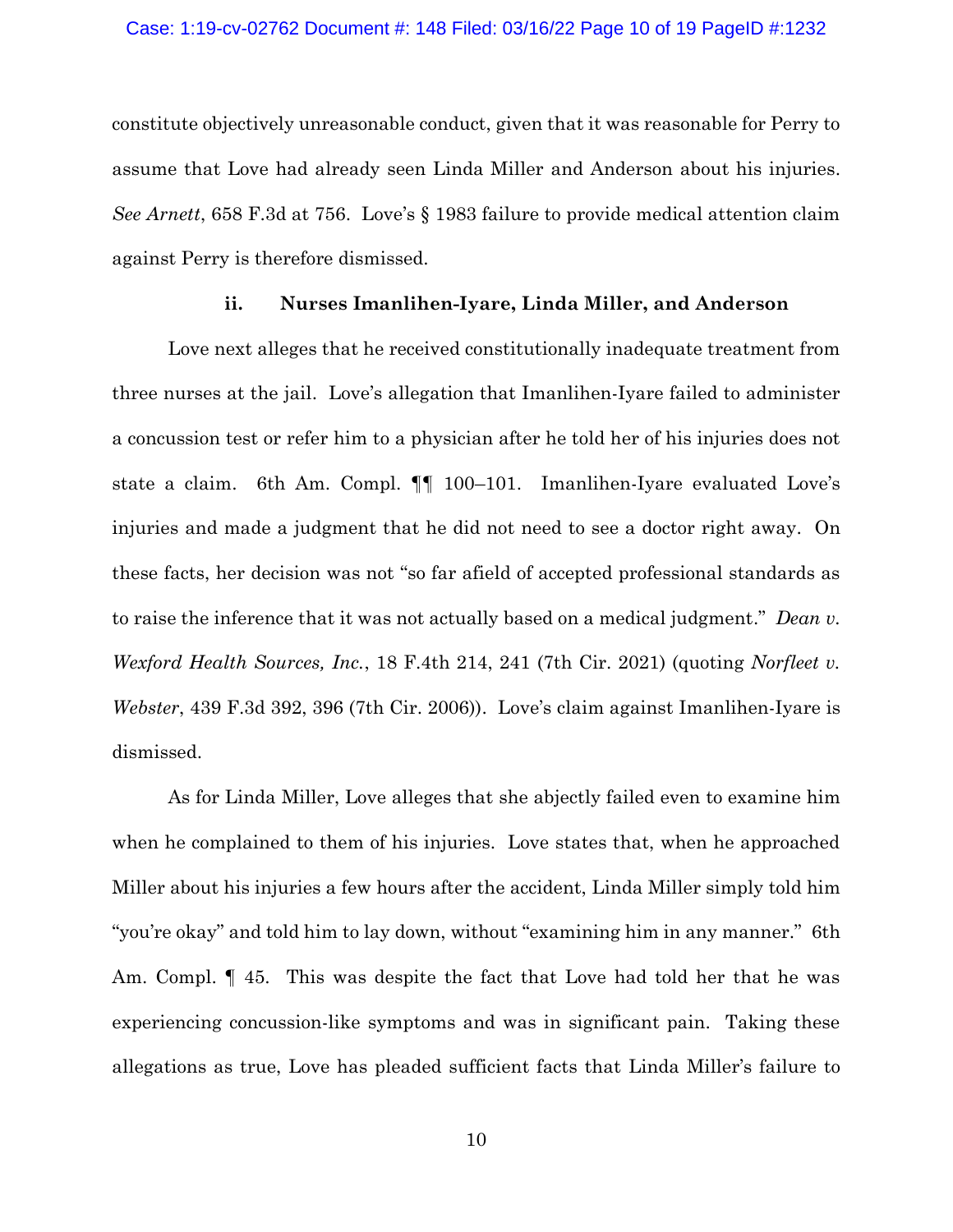treat him was objectively unreasonable. *See Perez v. Fenoglio*, 792 F.3d 768, 779–80 (7th Cir. 2015) (holding that plaintiff stated a deliberate indifference claim against a nurse who completely failed to treat plaintiff's hand injury despite plaintiff describing it in detail).

Love's claim against Anderson survives for similar reasons. According to Love, he informed Anderson of experiencing head and neck pain, but she refused to examine him. A nurse cannot simply ignore such "obvious risks to an inmate's health" without conducting an examination. *Perez*, 792 F.3d at 779 (quoting *Rice ex rel. Rice v. Corr. Med. Servs.*, 675 F.3d 650, 683 (7th Cir. 2012)); *see id.* at 779–80 (although nurse made an appointment for plaintiff to see a doctor the day after his injury, her alleged failure to examine or treat plaintiff's hand injury herself violated her "independent duty to ensure that inmates receive constitutionally adequate care," *id.* at 779). Taken as true, Love's allegations show that Anderson "failed to exercise medical judgment at all," *Howell v. Wexford Health Sources, Inc.*, 987 F.3d 647, 660 (7th Cir. 2021), so Love states a claim for inadequate medical attention against her.

In response, the County Defendants assert that Love "received medical attention on multiple occasions." County Defs' Mot. at 11; *see also* County Defs.' Reply Supp. Mot. Dismiss, ECF No. 145, at 5–6. But individual corrections officials cannot dodge liability for failure to provide constitutionally adequate medical care simply by alleging that the plaintiff received *some* medical care at *some* point from *someone*. Each person is accountable for their actions. *See Thomas v. Pfister*, \_\_ F. Supp. 3d \_\_, 2021 WL 3737711, at \*3 (N.D. Ill. Aug. 24, 2021) (citing *Petties v. Carter*, 836 F.3d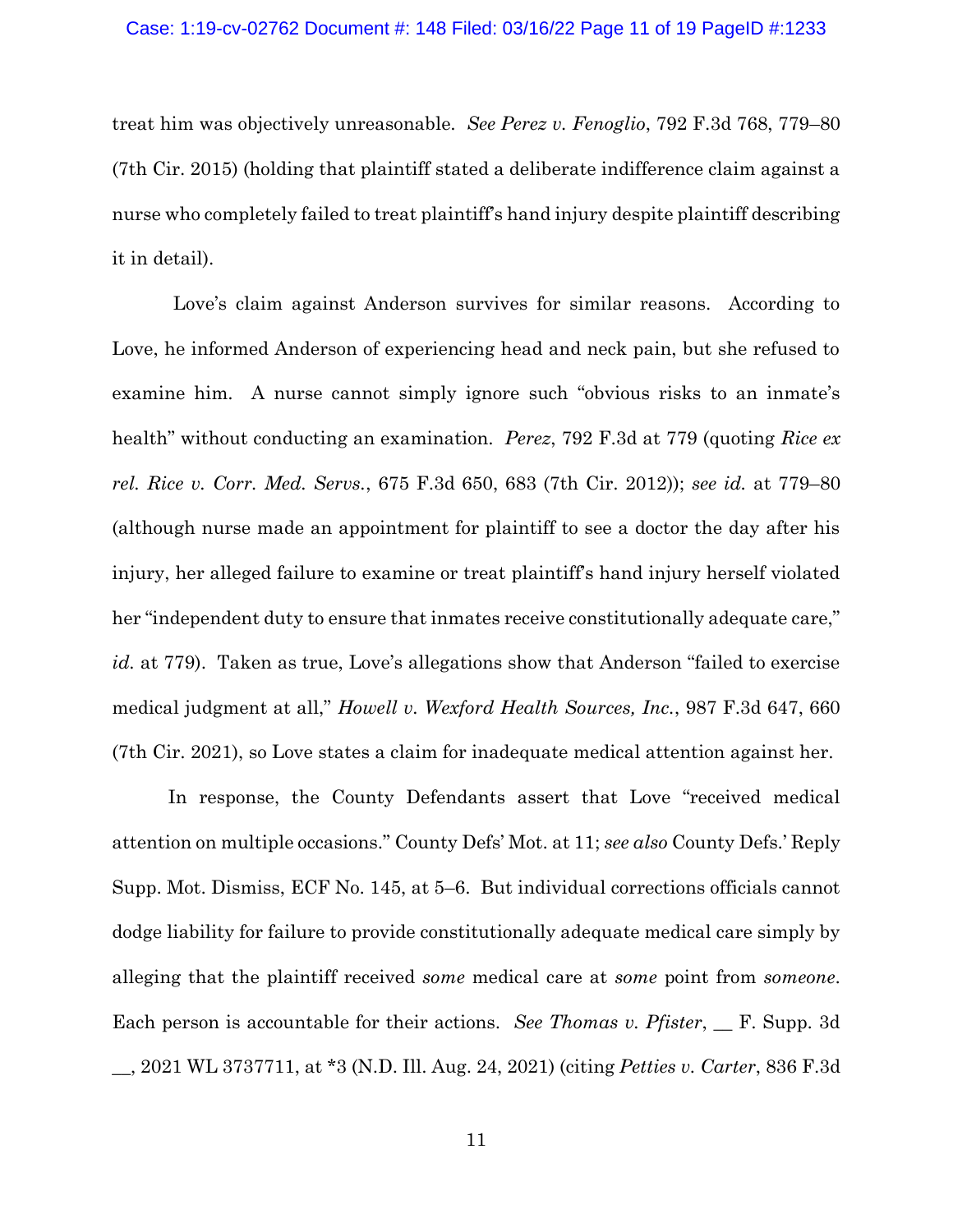722, 727–28 (7th Cir. 2016)); *see also Berry v. Peterman*, 604 F.3d 435, 443 (7th Cir. 2010).

Defendants also contend that the fact that Love was examined the following day is fatal to his claim. But a delay in treatment can state an inadequate medical treatment claim if the delay worsens an inmate's injury. *See Thomas v. Martija*, 991 F.3d 763, 769 (7th Cir. 2021) (holding that delayed treatment of an injury can constitute deliberate indifference if it "exacerbate[s]" the injury or "unnecessarily prolong[s] pain"); *Perez*, 792 F.3d at 781. And whether the one-day delay adversely impacted Love's condition is a factual inquiry unsuitable for resolution on the pleadings. Defendants' motion to dismiss the § 1983 failure to provide medical claims against Linda Miller and Anderson is therefore denied.

#### **iii. Physician Assistants Chung and Kaczrowski**

Love next argues that the jail's physician assistants, Chung and Kaczrowski, violated his constitutional rights by continuing him on the OTC pain medication regimen recommended by Imanlihen-Iyare. To be sure, a medical provider in a correctional setting can violate the Eighth or Fourteenth Amendment by continuing a course of treatment that is obviously ineffective. *See Machicote*, 969 F.3d at 828. But Love pleads no facts suggesting that Chung or Kaczrowski were "subjectively aware that the treatment plan was ineffective," *Thomas*, 991 F.3d at 763; *see also Machicote*, 969 F.3d at 828 ("Persisting in a course of treatment *known to be ineffective* may support an inference that a medical official recklessly ignored an inmate's serious medical condition." (emphasis added)). To the contrary, Love seems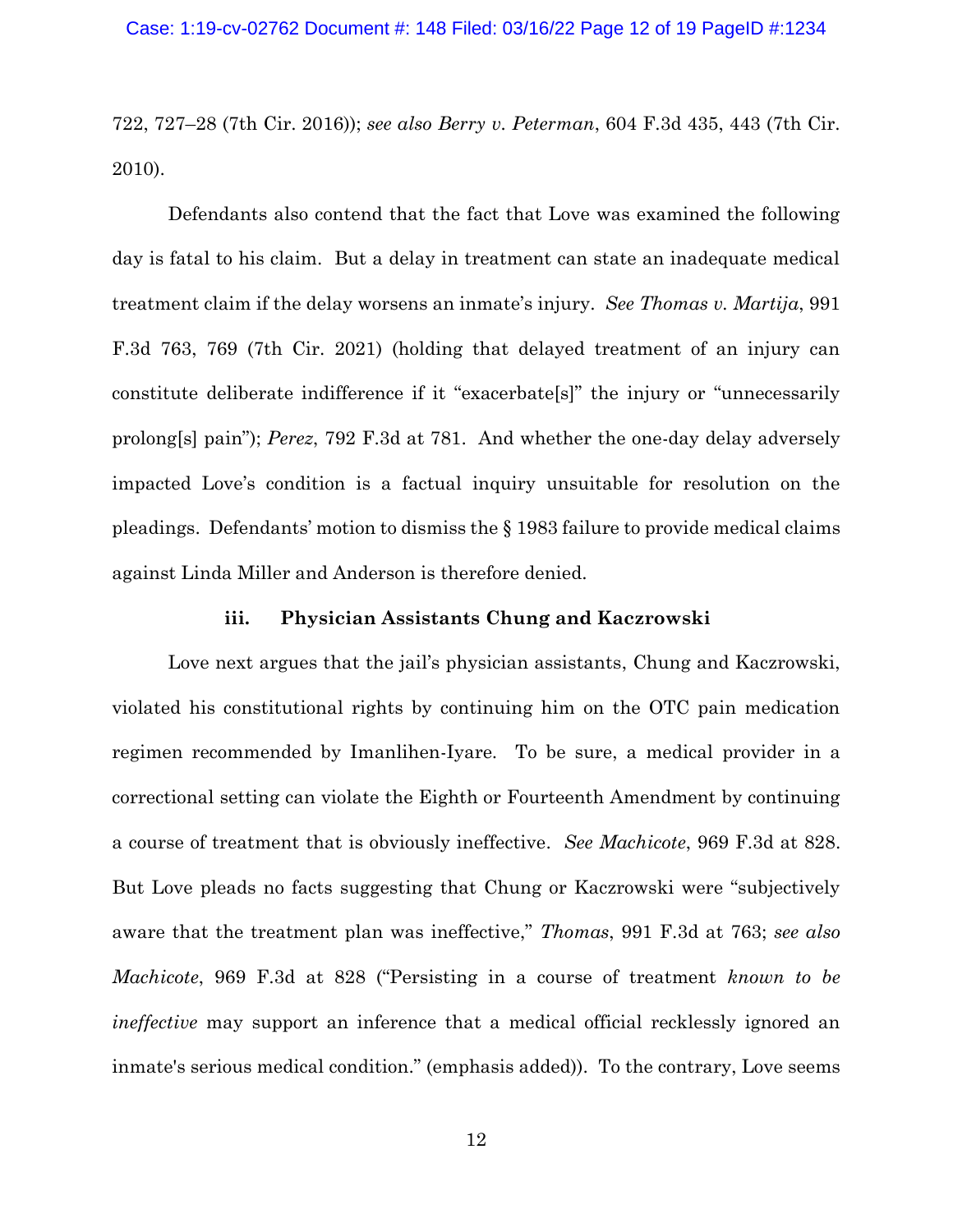to express, at most, a subjective belief that his treatment did not work. This is not enough to support a claim for failure to provide medical attention. *See McDonald*, 821 F.3d at 888. Defendants' motion to dismiss the § 1983 failure to provide medical attention claims as to Chung and Kaczrowski is granted.

### **2. Cook County—***Monell* **claim**

Finally, Love asserts a *Monell* claim against Cook County. *Monell* liability attaches to a unit of local government, such as Cook County, if "execution of [the] government's policy or custom, . . . inflicts the injury." 436 U.S. at 694. There are three grounds of municipal liability under *Monell*: "(1) an express policy that causes a constitutional deprivation when enforced; (2) a widespread practice that is so permanent and well-settled that it constitutes a custom or practice; or (3) an allegation that the constitutional injury was caused by a person with final policymaking authority." *First Midwest Bank Guardian of Estate of LaPorta v. City of Chi.*, 988 F.3d 978, 986 (7th Cir. 2021) (quoting *Spiegel v. McClintic*, 916 F.3d 611, 617 (7th Cir. 2019)), *cert. denied sub nom. First Midwest Bank v. City of Chi.*, \_\_ S. Ct. \_\_, 2021 WL 4733651 (mem.) (Oct. 12, 2021). In order to state a *Monell* claim, the plaintiff must first show actual deprivation of a constitutional right, and then must demonstrate that the policy or custom at issue caused the deprivation. *Id.* at 987.

Here, Love alleges that the County maintained a policy of refusing to send detainees to a physician for immediate medical attention unless the detainee was the victim of a stabbing, and that "for all other injuries, regardless of severity," detainees were forced to wait for "at least a week and . . . up to and over a month" in order to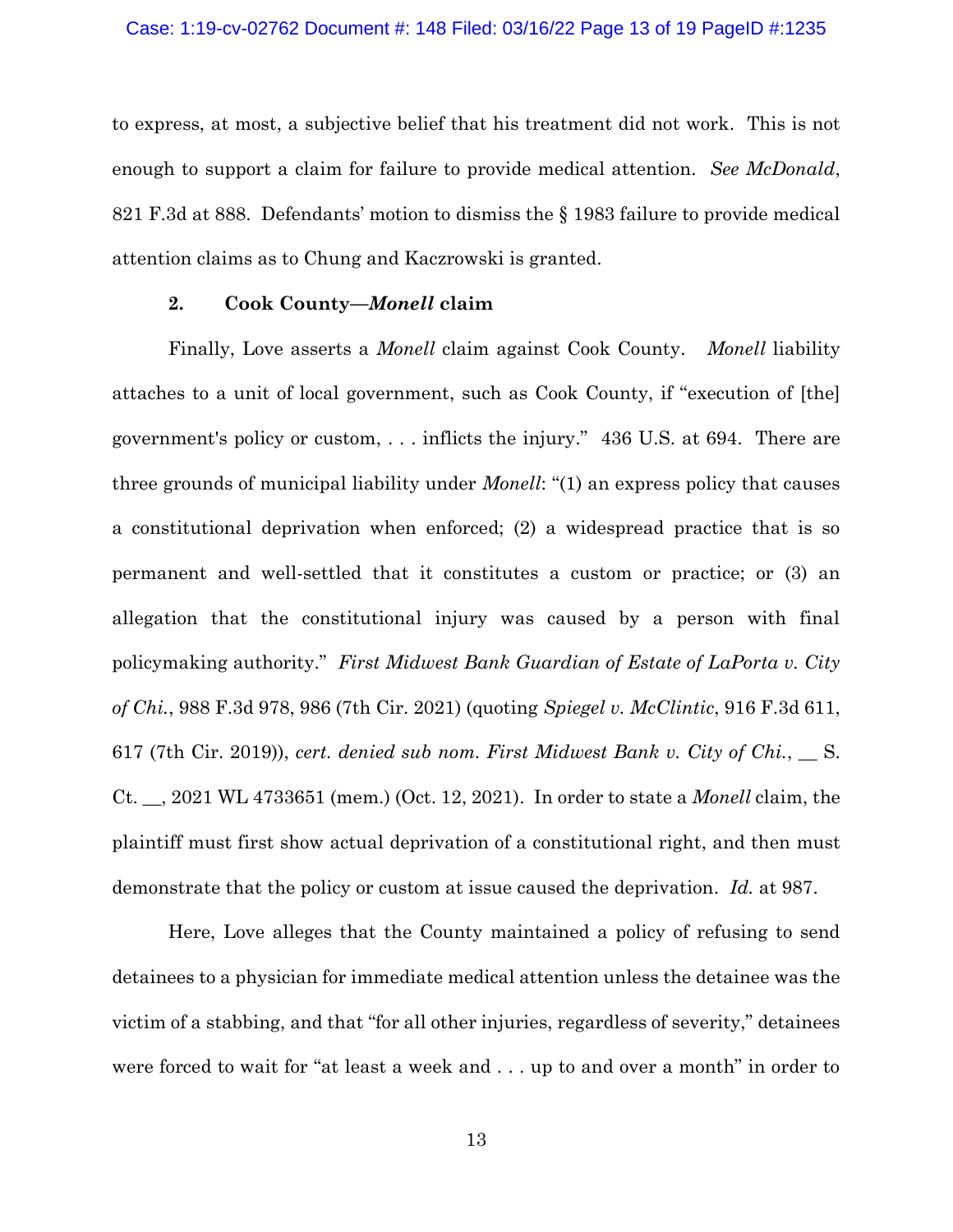see a doctor. 6th Am. Compl. ¶¶ 37–38. But Love has not shown that the alleged policy caused Linda Miller and Anderson's purported constitutional violations. *See LaPorta*, 988 F.3d at 987 (*Monell* embraces a "rigorous causation standard" requiring "a 'direct causal link' between the challenged municipal action and the violation of [the plaintiff's] constitutional rights." (quoting *Bd. of Cnty. Comm'rs v. Brown*, 520 U.S. 397, 404 (1997))). Nor could he—accepting that such a policy existed, it only affected detainees' ability "to be seen by a *physician* for immediate medical care*.*" 6th Am. Compl. ¶ 37 (emphasis added). Accordingly, it could not have been the reason that Linda Miller or Anderson completely failed to examine him, and Love's *Monell*  claim against Cook County is dismissed.

### **3. Wexford**

Love also brings a § 1983 claim against Wexford. But Love's *Monell* claim against Wexford fails at the outset because he does not identify any specific Wexford policy, practice, or custom that could have caused any violation of his constitutional rights. The complaint contains only "conclusory statements," *Iqbal*, 556 U.S. at 678, about Wexford and recitations of the *Monell* doctrine's legal elements, which are insufficient to state a *Monell* claim. *See, e.g.*, 6th Am. Compl. ¶ 112(d) (claiming that Wexford "fostered an atmosphere" that led to Love's medical needs being ignored); *id.*  ¶ 112(f) (reciting the elements of a failure to train claim); *see also Iqbal*, 556 U.S. at 681. Love's § 1983 claim against Wexford is dismissed.

In sum, Defendants' motions to dismiss Count II are granted as to all claims except the § 1983 failure to provide medical attention claims against Linda Miller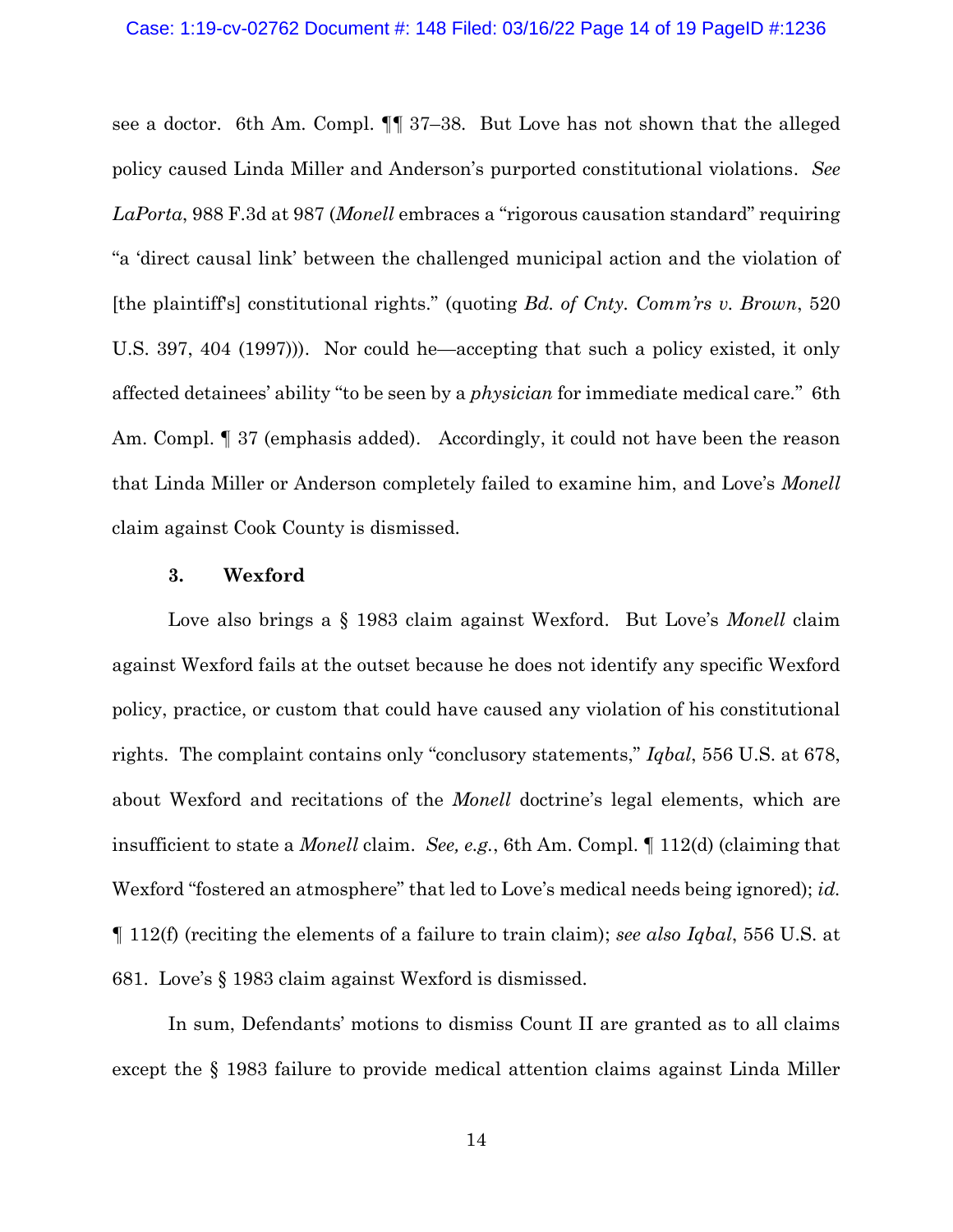and Anderson in their personal capacities.

### **C. Negligence Claims (County Defendants)**

Love also brings negligence claims under Illinois law. As to the County Defendants, he first claims that they were negligent in failing to inspect and maintain the conditions of the restroom at the jail. He also claims that Cook County and Dart failed to supervise the maintenance of the restroom to remove hazardous conditions such as food waste, oil, or other substances. Finally, Love asserts that various County Defendants failed to exercise reasonable care in providing him with adequate medical treatment.

In response, the County Defendants argue that Love's negligence claims are barred by the Illinois Local Government and Government Employee Tort Immunity Act ("ITIA"), 745 Ill. Comp. Stat. 10/1-101 *et seq*. <sup>6</sup> Love does not contest that the County Defendants are covered by the ITIA, so the Court turns directly to Defendants' arguments.

<sup>6</sup> The County Defendants also ask the Court to relinquish supplemental jurisdiction over the state law claims. But Love's negligence claims and the two surviving federal claims "derive from a common nucleus of operative fact." *Hansen v. Bd. of Trs. of Hamilton Se. Sch. Corp.*, 551 F.3d 599, 607 (7th Cir. 2008) (quoting *United Mine Workers v. Gibbs*, 383 U.S. 715, 725 (1966)); *see, e.g.*, *Frazier v. Wexford Health Sources, Inc.*, No. 3:19-cv-50121, 2021 WL 1165094, at \*6 (N.D. Ill. Mar. 26, 2021) (retaining supplemental jurisdiction over medical malpractice claim based on surviving Eighth Amendment claim because the claims comprised "two pieces of the same story" and shared a "loose factual connection" (quoting *Houskins v. Sheahan*, 549 F.3d 480, 495 (7th Cir. 2008))). Thus, the Court finds that supplemental jurisdiction is proper.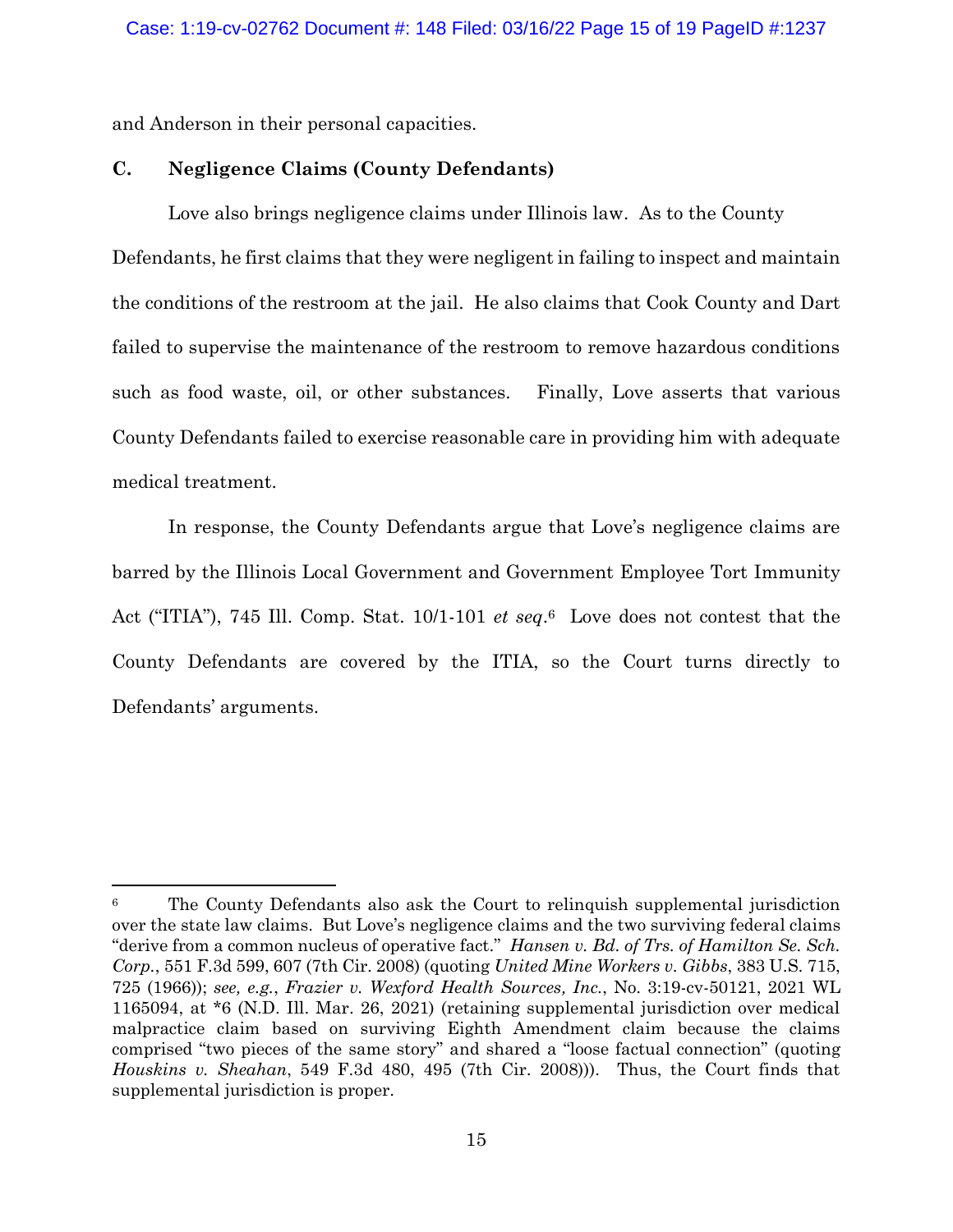## **1. Individual County Defendants<sup>7</sup>**

The Individual County Defendants argue that the ITIA's statute of limitations, which provides "[n]o civil action . . . may be commenced in any court against a local entity or any of its employees for any injury unless it is commenced within one year from the date that the injury was received or the cause of action accrued," bars Love's claims against them. *Id.* § 10/8-101(a). The County Defendants point out that Love's cause of action accrued in January 2019, and he did not name any of the individual County Defendants until he filed his fourth amended complaint on March 5, 2020, more than a year later. Love retorts that his naming of the current group of County Defendants in the fourth amended complaint should relate back to July 11, 2019, the date he filed his first amended complaint.

Under Federal Rule of Civil Procedure 15(c), relation back is proper when "the party to be brought in by amendment . . . knew or should have known that the action would have been brought against it, but for a mistake concerning the proper party's identity." Fed. R. Civ. P. 15(c). But the Seventh Circuit recently reaffirmed that a plaintiff's failure to identify individual defendants within the limitations period is not a Rule 15 "mistake." *See Herrera v. Cleveland*, 8 F.4th 493, 498–99 (7th Cir. 2021). *Herrera* involved a plaintiff who, like Love, "sued John Doe defendants fully aware that he lacked adequate information to ascertain the correctional officers' identities." *Id.* at 498. The Seventh Circuit held that the fact that the plaintiff lacked information

<sup>&</sup>lt;sup>7</sup> The Individual County Defendants comprise Officers J. Alanis and Perry; Sergeants Berry and Steven Zaremba; Physician Assistants Chung and Kaczrowski; Nurses Anderson, Imanlihen-Iyare, and Linda Miller; and Lieutenants Darnice Wiggins and Anthony Sevening.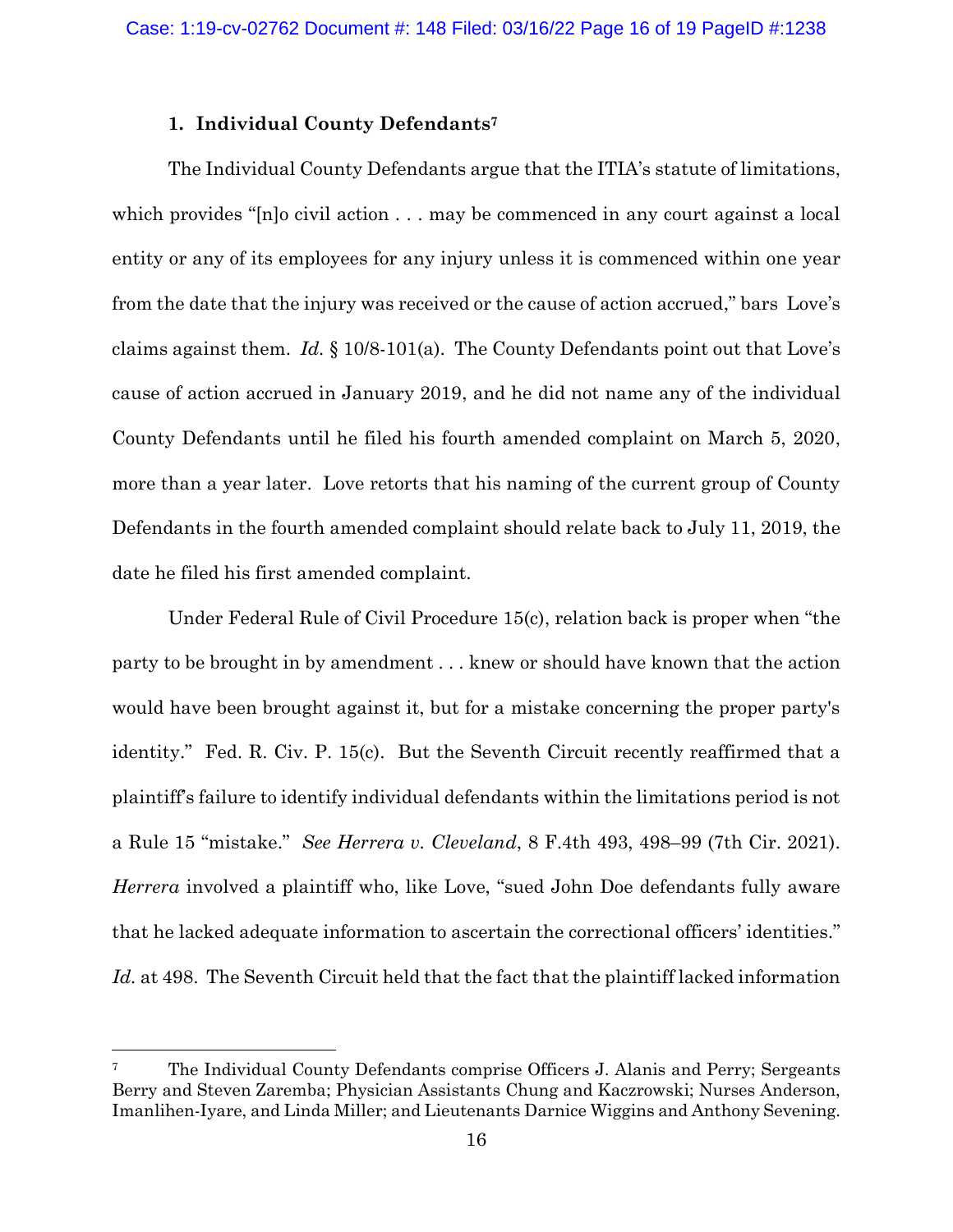#### Case: 1:19-cv-02762 Document #: 148 Filed: 03/16/22 Page 17 of 19 PageID #:1239

about the unknown defendants' identities meant that did he not make a "mistake" within the meaning of Rule 15. *See id.* at 498–99. Love's failure to identify the individual County Defendants until after the ITIA's limitations period expired was similarly a result of his lack of information about them, not a "mistake" as to their identities. *See id.* Accordingly, relation back is improper, and the ITIA's one-year statute of limitations bars his negligence claims against the individual County Defendants. Love's negligence claims against Alanis; Perry; Berry; Zaremba; Chung; Kaczrowski; Anderson; Imanlihen-Iyare; Linda Miller; Wiggins; and Sevening are dismissed.

#### **2. Cook County and Sheriff Dart**

That leaves Cook County and Sheriff Dart. The County Defendants urge that Cook County and Sheriff Dart are immune under the ITIA because their alleged failure to supervise does not constitute "willful and wanton" conduct. But the Court need not reach this question, because ITIA provides absolute immunity (that is, irrespective of whether the conduct was willful or wanton) to any "local public entity []or . . . public employee for . . . failure to provide sufficient equipment, personnel, supervision or facilities" for a "jail, detention or correctional facility." 745 Ill. Comp. Stat. 10/4-103. And "[t]he [Illinois] legislature did not intend there to be an exception for willful and wanton misconduct in section 4-103, and none may be judicially created." *Bradford v. City of Chi.*, No. 16 CV 1663, 2021 WL 1208958, at \*9 (N.D. Ill. Mar. 31, 2021) (quoting *Jefferson v. Sheahan*, 664 N.E.2d 212, 217 (Ill. App. Ct. 1996)); *see also Payne for Hicks v. Churchich*, 161 F.3d 1030, 1044 (7th Cir. 1998)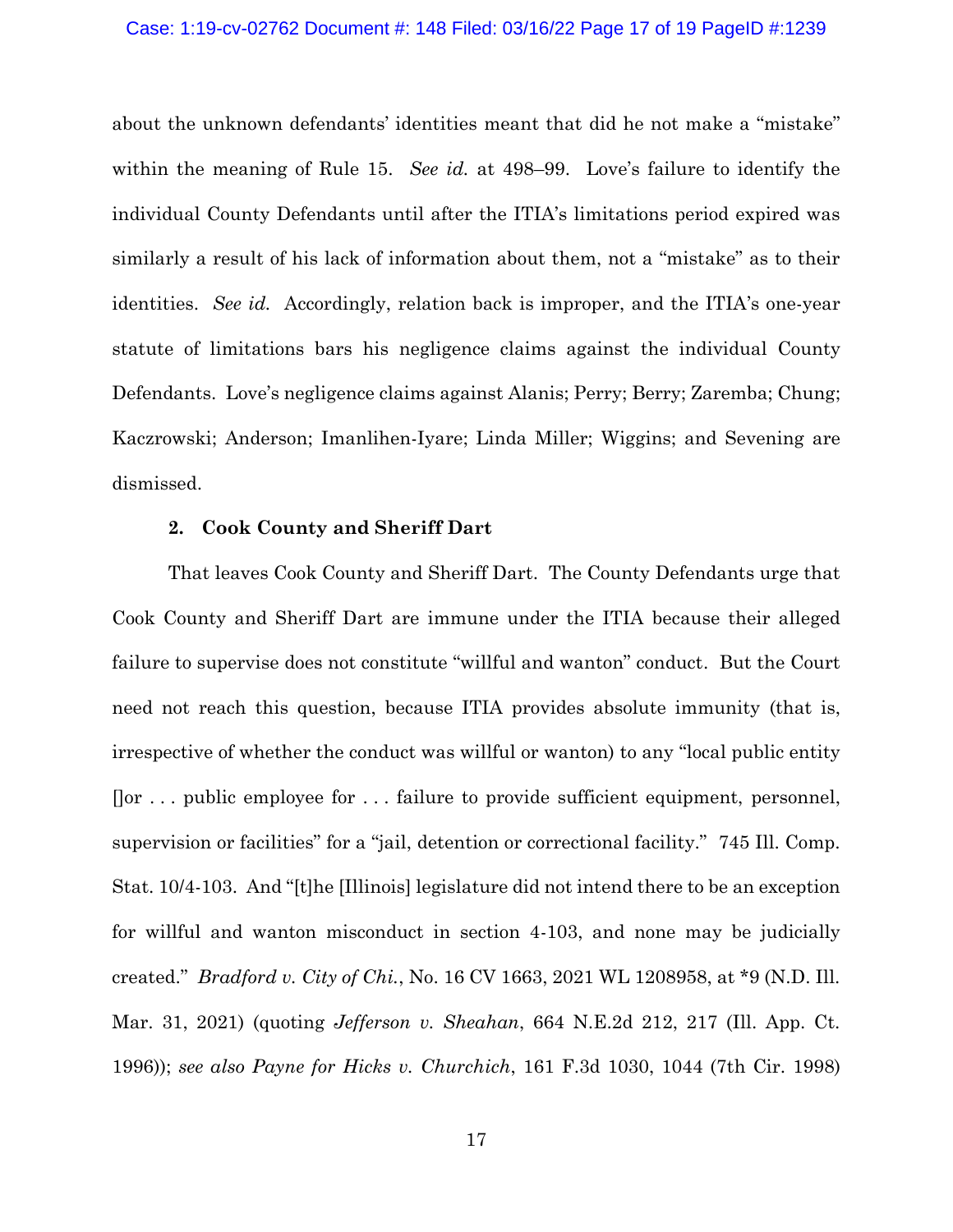(same). All of Love's negligence allegations against Cook County and Dart fall within the scope of § 10/4-103 because they allege that Cook County and Dart failed to properly supervise the jail. *See*, *e.g.*, 6th Am. Compl. ¶ 122(c) (alleging Sheriff Dart "[f]ailed to inspect and maintain the restroom floor in [Love's] living unit"). Accordingly, the negligence claims are also dismissed as to Cook County and Dart.

### **D. Negligence Claim (Wexford)**

Finally, Love asserts a negligent medical attention claim against Wexford. Because Love's negligence claim against Wexford is predicated on Wexford's *respondeat superior* liability for the alleged torts of its employees—Dr. Osmundson, Brittany Miller, and Orkies—the claim against Wexford depends on whether Love states a negligence claim against those employees. Again, Love falls short here. His allegations against Dr. Osmundson, Brittany Miller, and Orkies comprise, in their entirety, two paragraphs of factual allegations, *see* 6th Am. Compl. ¶¶ 58–59 (alleging that the individual Wexford Defendants "continued to ignore Plaintiff's complaints of pain and continued the same medical treatment plan instituted at Cook County," *id.* ¶ 58, and failed to "test[] [Love] for a concussion" or to "assess[] for his neck or back complaints." *Id.* ¶ 59), along with a litany of "bare assertions" that "amount to nothing more than a 'formulaic recitation of the elements'" of Love's negligence claims. *Iqbal*, 556 U.S. at 681 (quoting *Twombly*, 550 U.S. at 555); *see, e.g.*, 6th Am. Compl. ¶¶ 106, 108, 110. Because none of these conclusory allegations against the individual Wexford defendants state a claim, Wexford cannot be liable under a